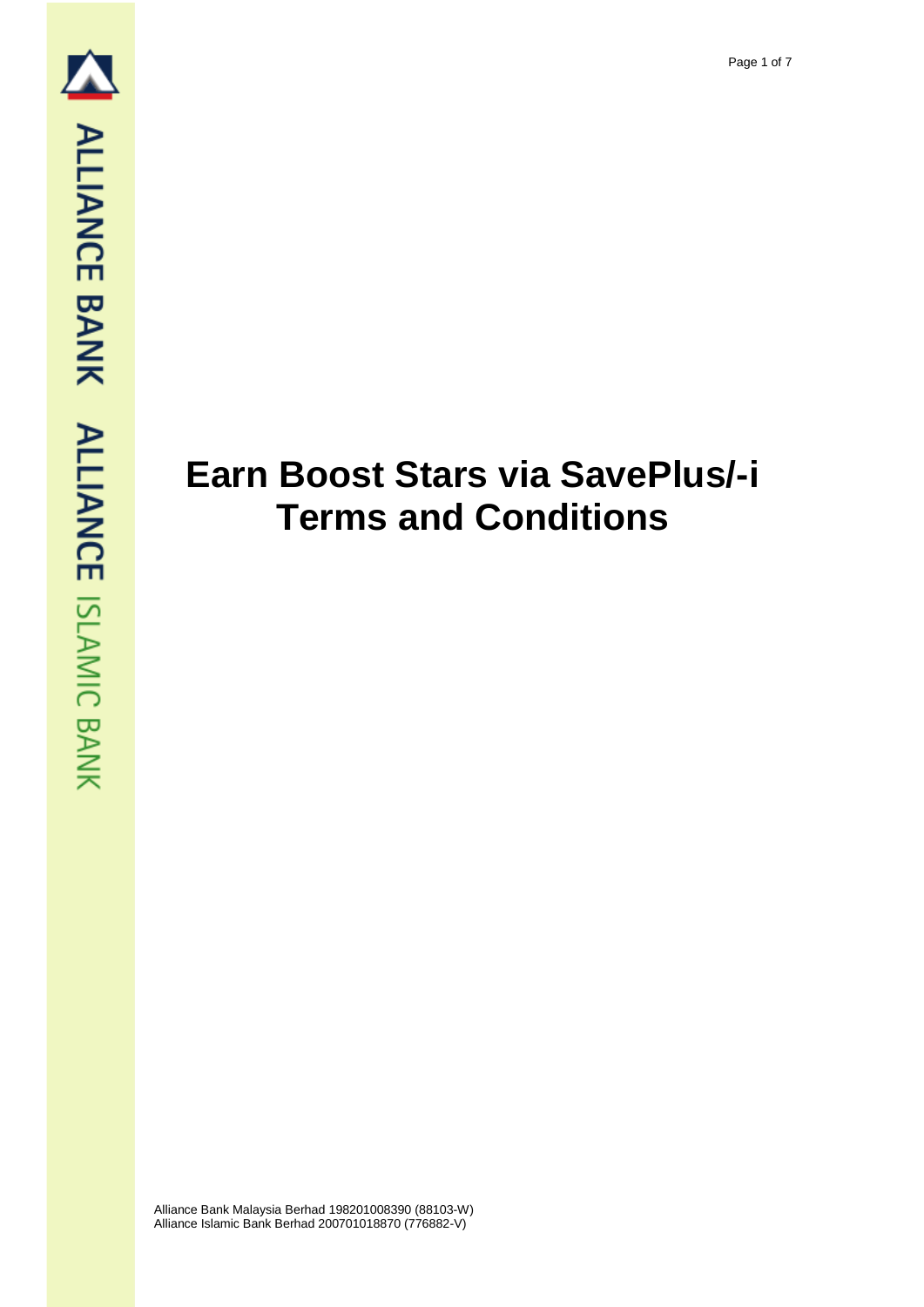- 1. The "Earn Boost Stars via SavePlus/-i" ("Campaign") is organised by Alliance Bank Malaysia Berhad and Alliance Islamic Bank Berhad ("Bank") shall run from **15 June 2022 to 30 September 2022**; inclusive of both dates, unless stated otherwise ("Campaign Period").
- 2. By participating in this campaign, the "Eligible Customers" (as defined hereunder) shall have thoroughly read and fully understood all the Terms and Conditions herein and fully agree to be bound by and accept all the Terms and Conditions.
- 3. New Customers and Existing Customers who meet the conditions as set out hereinafter be collectively referred to as "Eligible Customers"
	- a) Individuals who have attained the age of eighteen (18) or above; and
	- b) New to Bank customer or Existing to Bank customer without Current/Savings Account/-i ("CASA/-i") including SaveLink Account, Share Trading and Share Margin Financing ("SMF") Accounts; and
	- c) Successfully sign up Alliance SavePlus Account/-i during Campaign Period.
- 4. Notwithstanding the abovementioned, the following individuals **are not** eligible to participate in this Campaign:
	- a) Customers whose account(s) with the Bank are dormant or inactive or who have breached any agreements with the Bank; or
	- b) Customers whose account(s) with the Bank are, according to its policies, unsatisfactorily conducted; or
	- c) Any other persons as determined by the Bank to exclude according to its internal policy (ies); or
	- d) Permanent and/or contract employees of Alliance Bank (including its subsidiaries and related companies); or
	- e) Payroll customers under Alliance@Work.
- 5. Only registered Boost customers are entitled for this Campaign. Eligible Customers are required to ensure **the mobile number registered under Boost Account is same as per the mobile number registered for Eligible Account opening**. Boost Stars will be credited into the same mobile number that have maintained in the Bank. The Rewards will be forfeited in the event if the Eligible Customer do not hold the mentioned Boost account upon the fulfilment period.
- 6. To be entitled to the respective reward as stipulated in **Table A** below ("Reward"), the Eligible Customers must:
	- a. Initiate Eligible Account opening with Invitation Code "**BOOST**" through allianceonline mobile application, electronic Know Your Customer process ("eKYC") process within the Campaign Period. Eligible Customer's NRIC and mobile number have to be captured in the Bank's system via One Time Password (OTP) process.
	- b. The completion of account opening including performing a minimum deposit of RM20 to the Eligible Account shall not be later than Campaign Period otherwise the Bank reserves the right to forfeit the Reward.

## **Table A:**

| <b>Reward A</b> | Successfully open an Eligible Account<br>24,000<br>with the minimum of RM20<br><b>Boost Stars</b>        |                                              |
|-----------------|----------------------------------------------------------------------------------------------------------|----------------------------------------------|
| <b>Reward B</b> | Earn up to 12,000 Boost Stars via Top-Up<br>(Available for 2 months from Boost Mission starting<br>date) | 12,000<br><b>Boost Stars</b>                 |
|                 | Minimum amount per Eligible Boost e-wallet Top-Up                                                        | <b>RM30</b>                                  |
|                 | Boost Stars per Eligible Boost e-wallet Top-Up                                                           | 2,000                                        |
|                 | Boost Stars limit per month                                                                              | 6,000                                        |
| <b>Reward C</b> | <b>Lucky Draw for 2 winners</b>                                                                          | Shopee e-voucher worth<br>RM1,000 per winner |
|                 | <b>Lucky Draw for 5 winners</b>                                                                          | Shopee e-voucher worth<br>RM200 per winner   |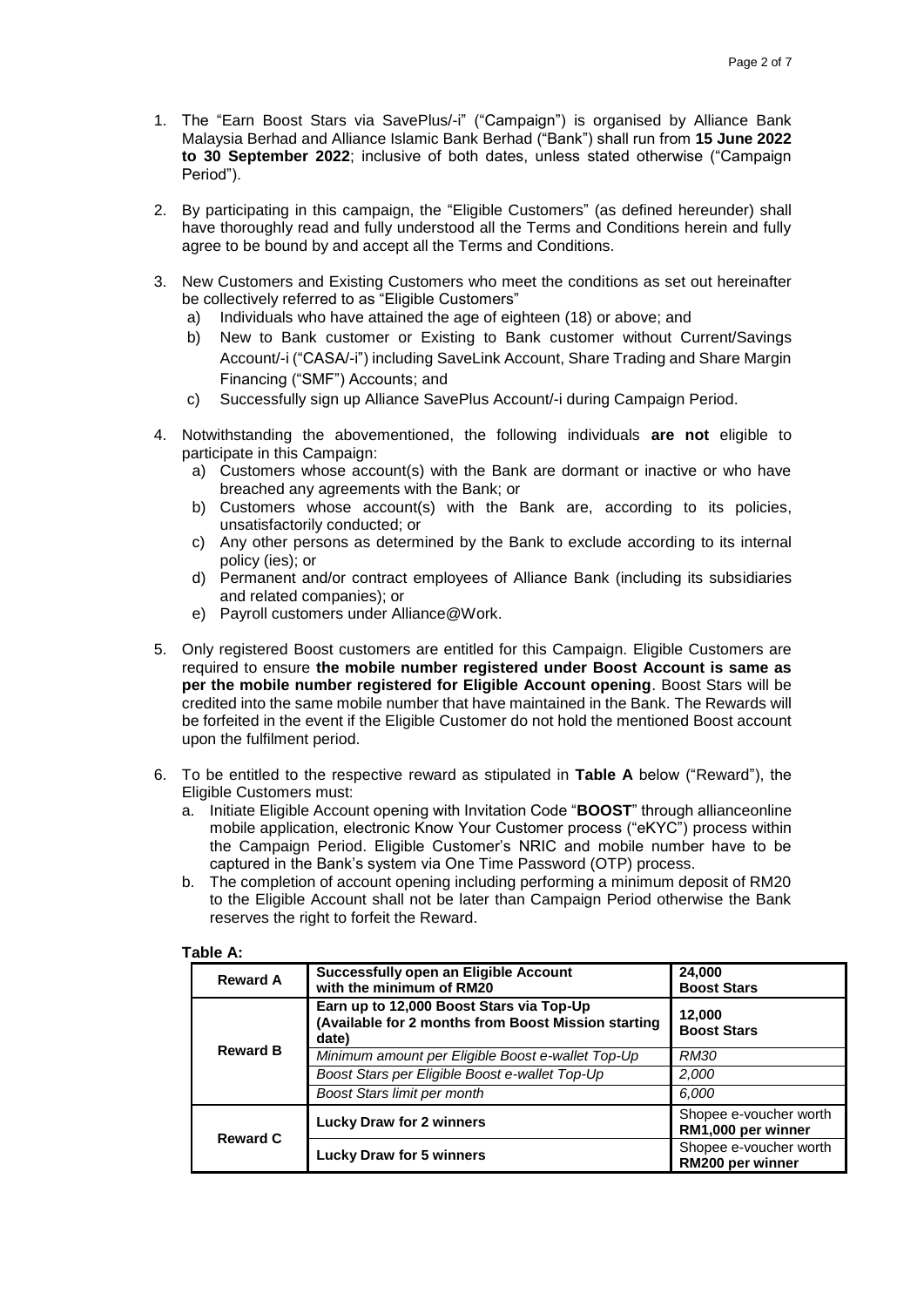- 7. Each Eligible Customers will earn **Reward A** by successfully opened an Eligible Account with the minimum initial deposit of RM20 and to be kept in the Eligible Account during Eligible Account opening month. Boost Stars will be credited into the Eligible Customer's Boost Account within six (6) weeks after the Eligible Account opening month.
- 8. Eligible Customers will earn the **Reward B** for first two (2) months ("Reward Period") once the Eligible Customers receive the exclusive Boost Mission. The Boost Mission is auto opt in for the Eligible Customers only. The Eligible Customers can start performing the Top-Up ("Mission") once they receive the push notification from Boost. Once the Eligible Customers completed the first Boost Mission, customers will be auto roll in to another Boost Mission. Each Boost Mission need to be completed within 7 days in order to entitle for the Rewards. Each Eligible Customers can perform maximum 3 Boost Missions per month to earn up to 6,000 Boost Stars. The Maximum Boost Stars stated in Table A is accumulated throughout the two (2) months; the calculation of the Boost Stars Eligibility will be refreshed monthly.

**Example**: Eligible Customer who received Boost Mission on 15 July 2022, the first month Boost Mission will be 15 July 2022 to 14 August 2022 and the second month of Boost Mission will be 15 August to 14 September 2022.

9. Eligible Customers can earn the **Reward B** as stipulated in Table A by performing Boost e-wallet Top-Up ("Eligible Transactions") via Online Banking (FPX) from Alliance Bank.

**Example:** Eligible Customer has performed 3x Boost e-wallet Top-Up with minimum of RM30 each via Alliance Bank (FPX); the Eligible Customer will earn 6,000 Boost Stars for the first month (2,000 Boost Stars x 3 transactions). On the following month, Eligible Customer has performed 3x Boost e-wallet Top-Up with RM40 each; the Eligible Customer will earn the maximum 6,000 Boost Stars (maximum capping per Eligible Customer per month is 6,000 Boost Stars).

- 10. **Reward B** of the calendar month will be credited into the Eligible Customers' Boost Account immediately once the transaction is successfully performed.
- 11. For **Reward C**, Eligible Customers who have more than RM1,000 during the Eligible Account opening month end will earn 10 entries; while the Eligible Customers who have less than RM1,000 during the Eligible Account opening month end will earn 2 entries.
- 12. Two (2) winners will be randomly selected to (each) win Shopee e-vouchers worth RM1,000. Each winner will get four (4) pieces of RM250 e-vouchers; Five (5) winners will be randomly selected to (each) win Shopee e-voucher worth RM200 each.
- 13. The lucky draw is applicable for Eligible Customers who have successfully fulfilled **Reward A** during the Campaign Period. The winners will be determined as follows at the end of the Campaign Period.

| <b>Lucky Draw Date</b>       | Winner(s)<br><b>Announcement</b>                               | <b>Fulfilment of Lucky Draw Prize</b>                                                                                                                                                                       |
|------------------------------|----------------------------------------------------------------|-------------------------------------------------------------------------------------------------------------------------------------------------------------------------------------------------------------|
| December<br>By<br>10<br>2022 | 17<br>Bv<br>December<br>2022 onwards via the<br>bank's website | Boost will send the Shopee e-voucher code to<br>the winners via Boost app Shake Reward by 31<br>December 2022 upon the customer successfully<br>answer campaign related question as per Clause<br>$14(b)$ . |

14. The winner selection process is as follows: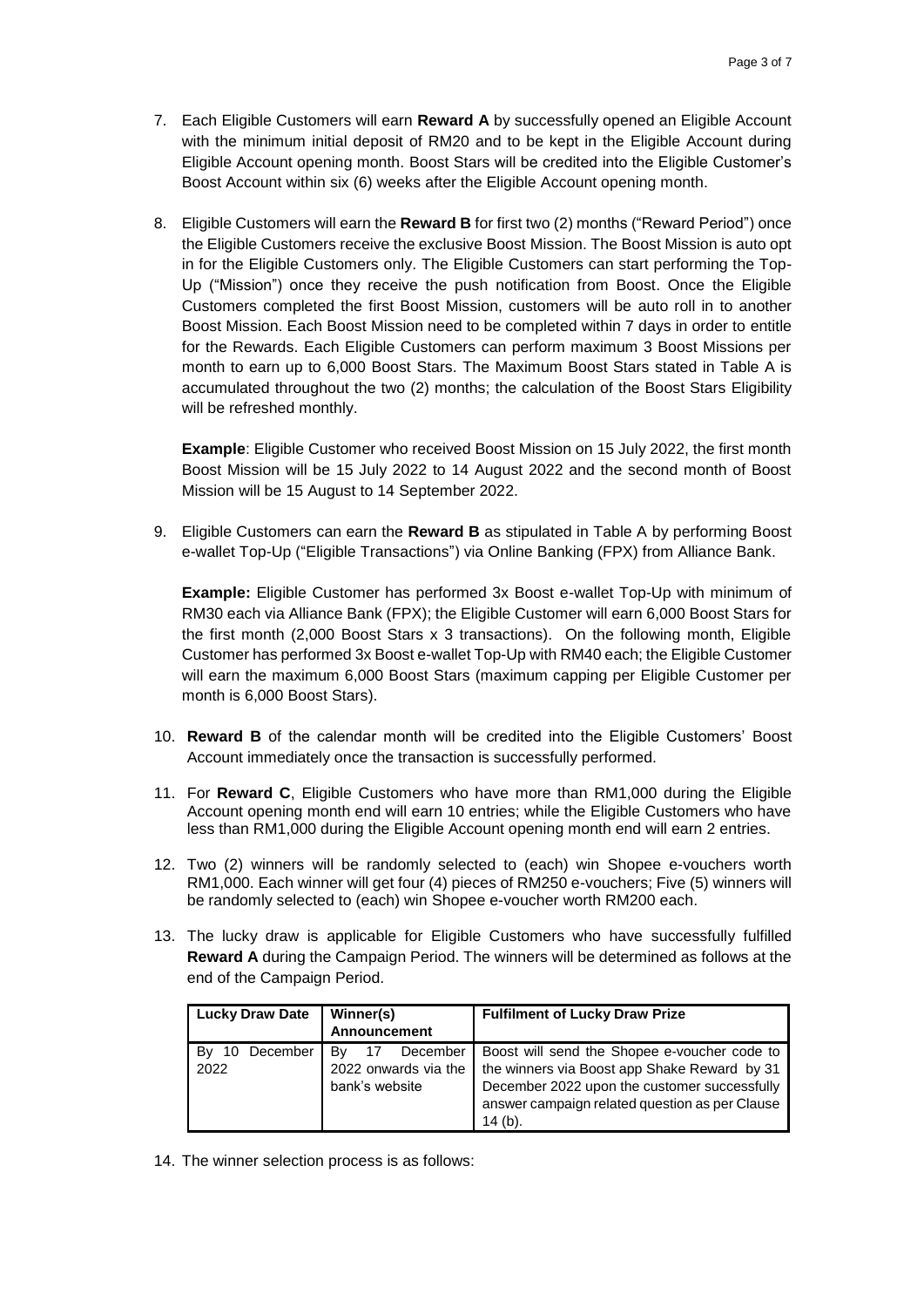- a. Upon fulfilment of eligibility, Eligible Customers will be shortlisted internally via a computer generated 'Random Selection' draws which applies a random number to the qualifying list of Eligible Customers.
- b. All shortlisted lucky draw winners will be required to answer a simple question relating to the Campaign in order to receive the prize. Winners who fail to answer the question correctly will be disqualified and the Bank will draw on the next winner.
- 15. By participating in this Campaign, the Eligible Customers have agreed to share their personal details with the campaign partner, Boost (Axiata Digital eCode Sdn Bhd) to collect, use, disclose and process for the purposes of this campaign, with no monetary payment.
- 16. All winners will be notified by the Bank either in writing, by phone or by posting the list of winners on the Bank website.
- 17. The Bank and/or Boost may disclose or publish the winners' names and the last 4 digits of identification numbers in media, marketing or advertising materials for the purposes of this Campaign.
- 18. Each Eligible Customer is entitled to a one (1) time reward only. If for any reason, the Eligible Customers have multiple Eligible Accounts, which are eligible for the Reward(s), only ONE (1) account will be rewarded.
- 19. For Eligible Customers who hold accounts jointly with other parties, all such accounts shall be considered as one single account only based on the name of the primary account holder. In the event of joint account holders, the Rewards shall be given to the primary account holder only.
- 20. If the Eligible Customers have participated in several campaigns or promotions at the same time, the Eligible Customers are only entitled to receive the Reward(s) under one of the participating campaigns or promotions. The Bank reserves the right to decide which campaigns or promotions is applicable to the relevant Eligible Customers.
- 21. The Boost Stars are valid for twelve (12) months from the issuance date. In the event the Boost Stars not fully utilized before its expiry date, the Boost Stars shall expire and automatically be forfeited without notice and the customers shall have no claim whatsoever against the Bank and Boost.
- 22. The usage of Boost Stars and Shopee e-voucher are subject to Boost / Shopee's Terms and Conditions at<https://www.myboost.com.my/terms/feature-terms-and-conditions> or <https://www.shopee.com.my/> which shall be applicable in addition to the Terms and Conditions contained herein.
- 23. The Reward is non-transferable and non-exchangeable for cash, cheque, and credit or in any kind. The Bank's decision on all matters relating to this Campaign shall be final and binding and no correspondences, appeal or attempt to dispute the same would be considered.
- 24. The Eligible Account must be valid and active (not closed or terminated) as determined by the Bank according to its policies, to be eligible for participation during and/or after the Campaign Period to qualify for the Rewards. If during the Campaign Period and Fulfilment Period, the Eligible Customers closes the Eligible Account for any reason, his/her participation in the Campaign becomes null and void with immediate effect.
- 25. The Eligible Transactions will be determined based on the Transaction Codes and Merchant information maintained with the Bank. The Bank reserves the right to decide on the Eligible Transactions from time to time. In the event the Reward is not credited to the Eligible Account due to an incorrect assignment of Merchant or information maintained by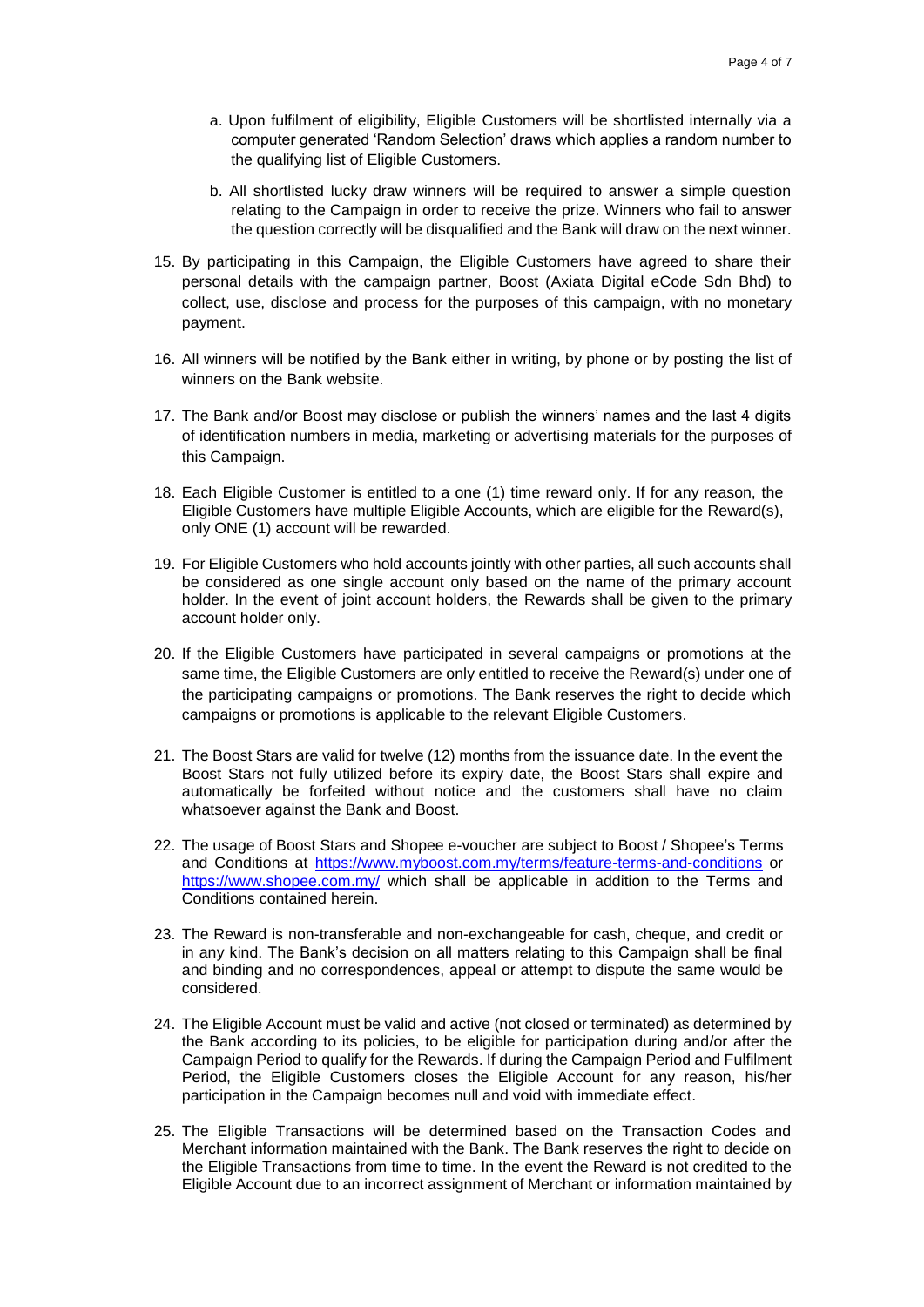the Merchant, please take note that the Bank is not responsible for such discrepancies which are beyond the Bank's control.

- 26. For any transactions or payments that are subsequently cancelled, voided or reversed within the same calendar month, the relevant adjustment(s) will be made. In the event that adjustments are not made, Alliance Bank reserves the right to claw back the amount of Reward credited.
- 27. The Bank reserves the right to change the duration and/or the commencement and/or expiry dates of the Campaign Period with prior notice in Alliance Bank website.
- 28. Should the value of the Shopee purchase using the e-voucher received pursuant to this Campaign is higher than the value of the e-voucher, the Eligible Customers is required to top-up the outstanding amount at their own expense.
- 29. The Bank shall not accept any responsibility for claims not credited within the fulfillment period due to incorrect or incomplete details provided by Eligible Customers. It is the Eligible Customers' responsibility to ensure that correct details are provided for claims to be processed. The Bank will not be liable for any traffic congestion or internet inaccessibility in Alliance Bank website and Boost.
- 30. Eligible Customers acknowledge and accept that failure to comply with the provision of the documentation and information in accordance with the Terms and Conditions of this Campaign will cause the Eligible Customers to lose the right to receive the Rewards without liability incurred by the Bank.
- 31. Notwithstanding the above, the Bank reserves the discretion to substitute any of the Gift(s), with a Gift(s)of similar cost if the Gift(s) is recalled, discontinued or is out of stock by merchant and/or distributor, whether in whole or part, at any time and/or to increase or decrease the total number of Gift(s).
- 32. The Eligible Customers shall be responsible to pay any tax, incidental cost and/or charges relating to any of the Rewards. The Bank shall not be held liable for any tax, incidental cost, charges and/or damage caused by any of the Rewards and/or non-fulfillment by any of its agents/suppliers/distributors.
- 33. The Bank shall not be responsible or liable for any damages incurred or suffered by the Eligible Customers when unauthorised use of the Rewards by any person(s) that was not approved by the Eligible Customers.
- 34. The Terms and Conditions shall be supplemental to and not be in derogation of any one or more of the existing terms, conditions and/or guidelines governing and/or regulating the operation and/or maintenance of the Eligible Accounts or otherwise.
- 35. The Eligible Customers further agree to co-operate and comply with requests from the Bank for the purpose of organising, promoting and conducting this Campaign.
- 36. The Bank reserves the right to disqualify any Eligible Customers or forfeit the Rewards in circumstances where there is a fraudulent, unauthorised or reversal of transaction(s) or breach or potential breach of this Campaign Terms and Conditions according to its policies. All records of the Bank on the transaction(s) made shall be conclusive and final.
- 37. The Bank reserves the right at any time to add, delete, vary and/or amend the Terms and Conditions, wholly or in part, at its discretion with prior notice and the Eligible Customers shall by virtue of their participation in this Campaign to have fully agreed and accepted the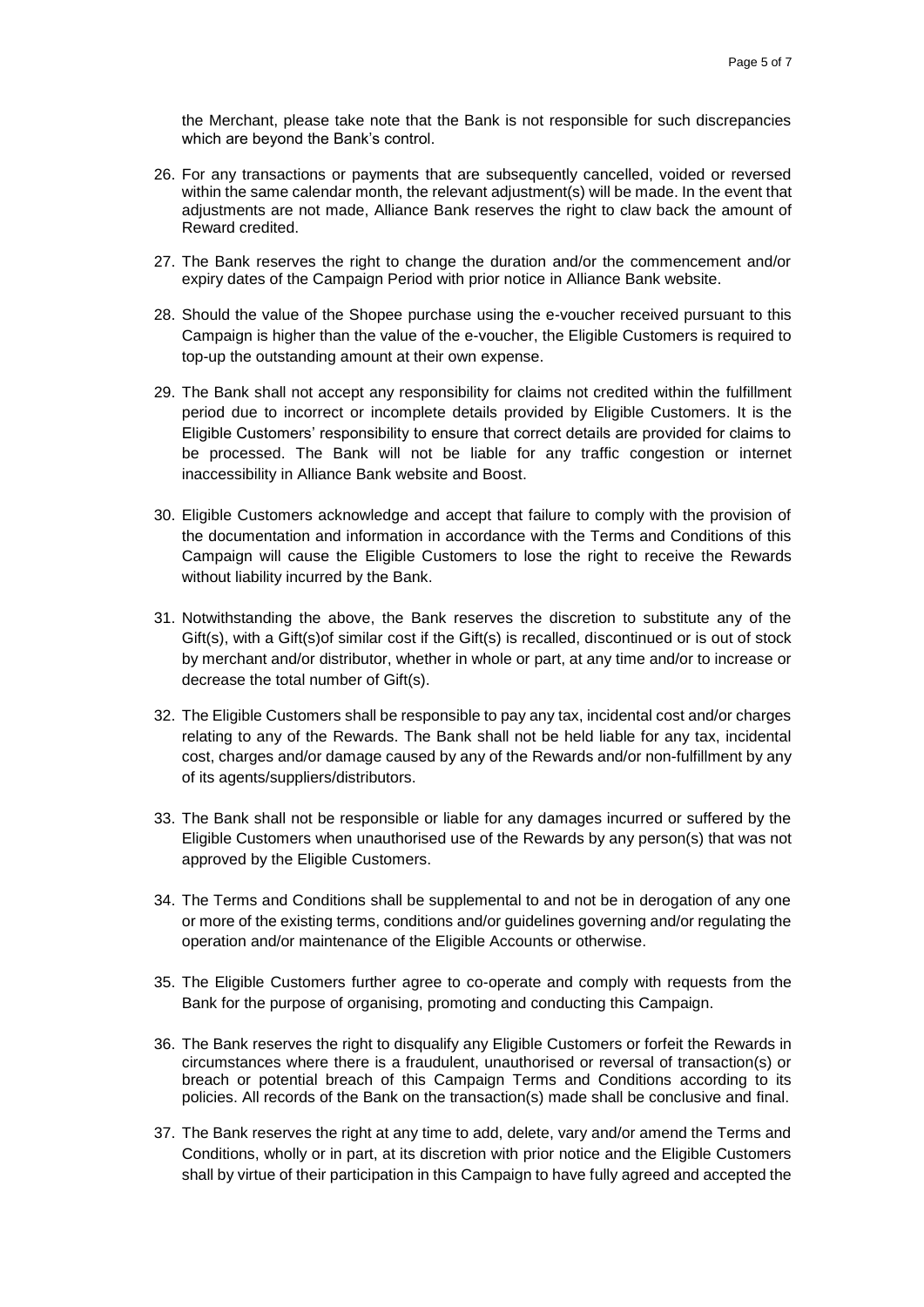said additions, deletions, variations and/or amendments. For the updated version of the Terms and Conditions, please visit [www.alliancebank.com.my](http://www.alliancebank.com.my/) from time to time. In the event of any inconsistency between the Terms hereunder and the updated version(s), the latter shall prevail but only to the extent of such inconsistency thereof.

- 38. For any cancellation, termination, suspension or extension of the Campaign Period shall not entitle the Eligible Customers to any claims or compensations against the Bank for any losses, damages, costs or expenses as may be sustained, suffered or incurred by the Eligible Customers as a direct or indirect result of the said cancellation, termination, suspension or extension.
- 39. The Bank shall not be responsible nor shall not accept any liabilities (including without limitation, loss of income, profits or goodwill, direct or indirect, incidental, consequential, exemplary, punitive, or special damages or proceedings brought by any party including third parties) arising or suffered by the Eligible Customers or other parties due to Eligible Customer's own act resulting directly or indirectly from this Campaign.
- 40. All the Terms and Conditions including the additions, deletions, variations and/or amendments as may be made in respect thereof from time to time shall be governed by and construed in accordance with the laws of Malaysia and unless as agreed otherwise by the Bank, the Eligible Customers hereby agree to submit to the exclusive jurisdiction of the competent courts of Malaysia.
- 41. Eligible Customers hereby give their unequivocal and irrevocable consent and authorise the Bank and Boost to use, publish and/ or display the names, any photographs taken, any videos recorded and/ or other information for current and future advertising and/ or promotion limited to this campaign only, without any compensation to the Eligible Cardholders.
- 42. The Eligible Customers hereby understands and consents to the collection of personal data, processing, storing, usage and disclosure of the Customer's personal data (which includes but is not limited to contact details), by the Bank to its affiliates, service providers as required and necessary, for the purposes of effecting and discharging the services of this campaign. For the avoidance of doubt, Personal Data includes all data defined within the Personal Data Protection Act 2010 including all data you had disclosed.
- 43. By participating in this Campaign, the Eligible Customers agree that they have read the Notice and Choice Principle Statement available at the Bank's website [\(https://www.alliancebank.com.my/Alliance/media/Pdf/Personal%20Data%20Protection](https://www.alliancebank.com.my/Alliance/media/Pdf/Personal%20Data%20Protection%20Act%202010/NCP-for-website-ENG.pdf) [%20Act%202010/NCP-for-website-ENG.pdf\)](https://www.alliancebank.com.my/Alliance/media/Pdf/Personal%20Data%20Protection%20Act%202010/NCP-for-website-ENG.pdf) and hereby give their consent and authorise the Bank to disclose their particulars to any third party service provider engaged by the Bank for the purpose of this Campaign.
- 44. The Bank has instituted and maintains policies and procedures designed to prevent bribery and corruption by the Bank and its directors, officers, or employees; and to the best of the Bank's knowledge, neither the Bank nor any director, officer, or employee of the Bank has engaged in any activity or conduct which would violate any anti-bribery or anti-corruption law or regulation applicable to the Bank. The Bank has not, and covenants that it will not, in connection with the conduct of its business activities, promise, authorize, ratify or offer to make, or take any act in furtherance of any payment, contribution, gift, reimbursement or other transfer of anything of value, or any solicitation, directly or indirectly to any individual.
- 45. By virtue of participating in this campaign, Eligible Customers hereby acknowledges that it has been made aware of the Bank's anti-bribery and corruption summary of the policy